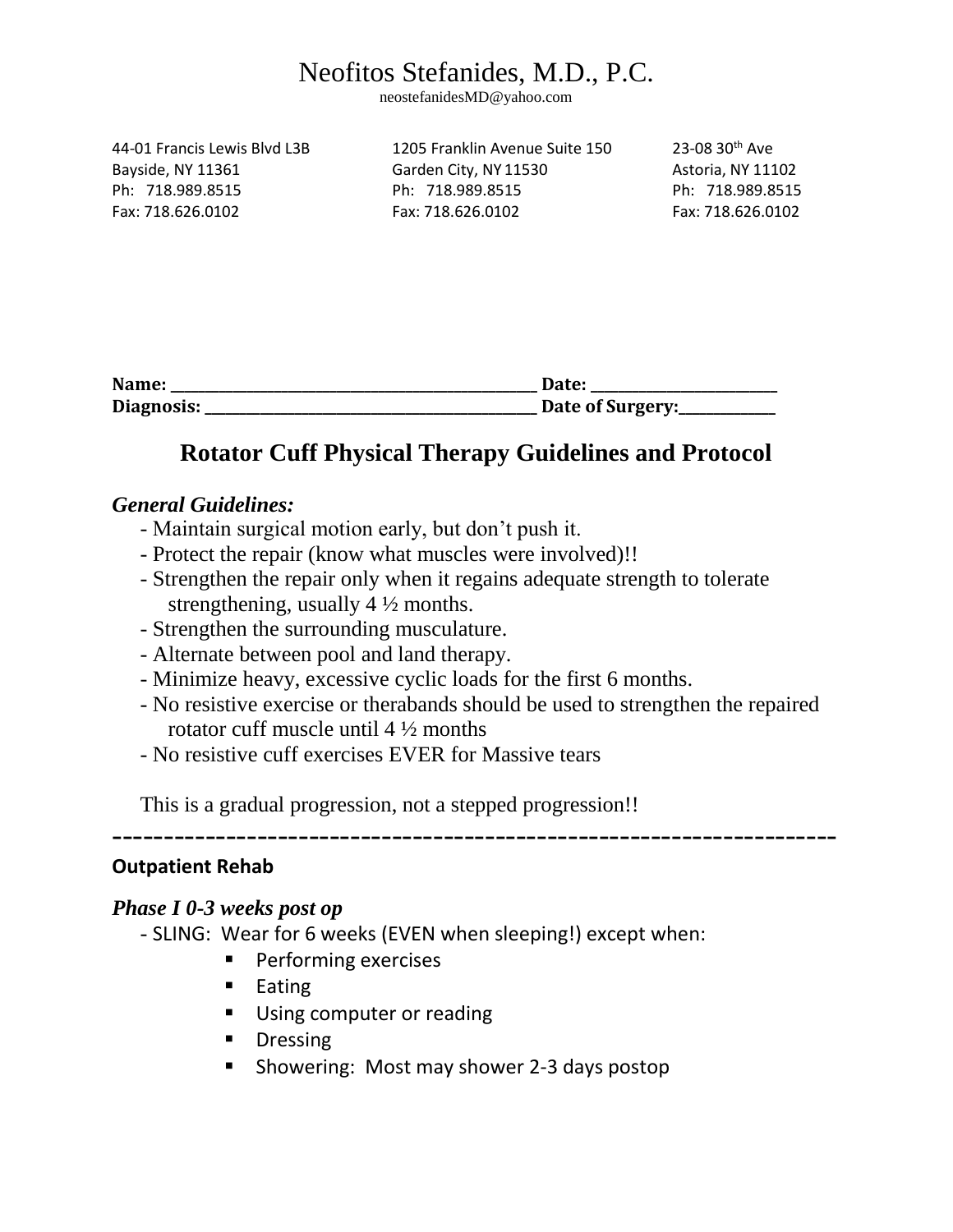neostefanidesMD@yahoo.com

44-01 Francis Lewis Blvd L3B 1205 Franklin Avenue Suite 150 23-08 30<sup>th</sup> Ave Bayside, NY 11361 Garden City, NY 11530 Astoria, NY 11102 Ph: 718.989.8515 Ph: 718.989.8515 Ph: 718.989.8515 Fax: 718.626.0102 Fax: 718.626.0102 Fax: 718.626.0102

o Wear at night!!!

- PROM (Performed by Therapist)

o FLEX, ABD, IR and ER – minimize reps (5), holding for 5-10 seconds.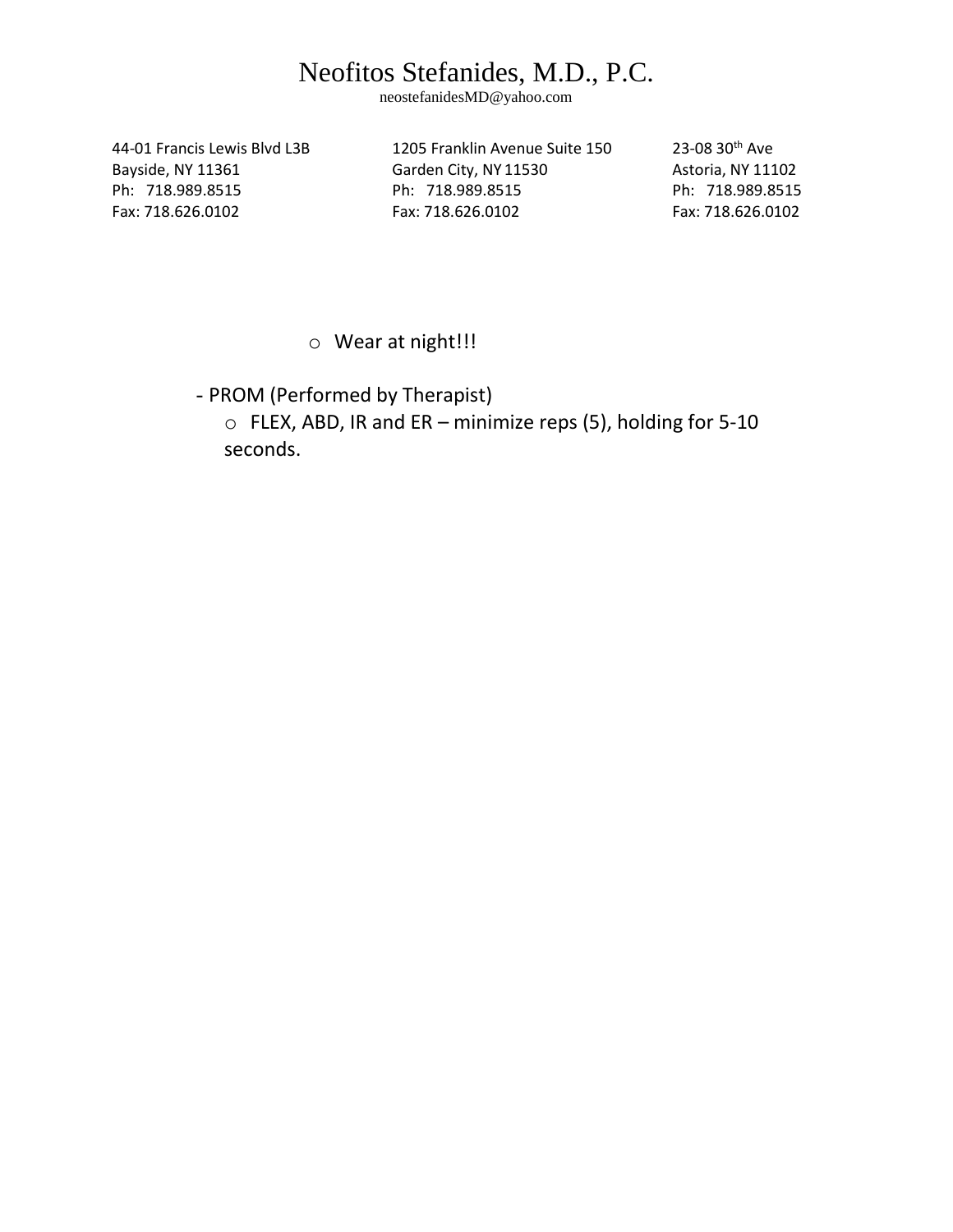neostefanidesMD@yahoo.com

44-01 Francis Lewis Blvd L3B 1205 Franklin Avenue Suite 150 23-08 30th Ave

Bayside, NY 11361 Garden City, NY 11530 Astoria, NY 11102 Ph: 718.989.8515 Ph: 718.989.8515 Ph: 718.989.8515 Fax: 718.626.0102 Fax: 718.626.0102 Fax: 718.626.0102

- No Therapist Manual PROM in Massive tears until 8 weeks
- Pendulums and Codman's ex's
- Encourage Towel slides or equivalent
- Pool for PROM.
- General conditioning (stationary bike, treadmill, etc)
- Maintain hand strength
- Maintain normal motion at the elbow/wrist
	- For Biceps Tenodesis:
		- o Use Assistive elbow flexion exercise for first 3 weeks, then may progress to AROM flexion exercises without any weight, 3-6 weeks
		- o No lifting anything using elbow flexion until 6 weeks

### *Phase II 3-6 weeks post op.*

- Supine AAROM (\* this to begin at 6 wks if pt has **massive tear**)

- o FLEX, ABD, ADD, IR with towel, ER (minimize reps 5-10).
- Pool for PROM and AAROM (water is the assistance)
	- o Use combined motions and teach fluidity of movement.
	- o 10 reps with combined movements in pool.

- Light scapular strengthening (i.e. scapular setting, gentle MR scap protraction and retraction).

- Gentle joint mobilization and soft tissue mobilization to restore normal scapular mobility.

- Nerve glides as necessary

See pt 1-2x/week; mainly in the pool. Develop HEP for pt to work on PROM both in the pool and on land.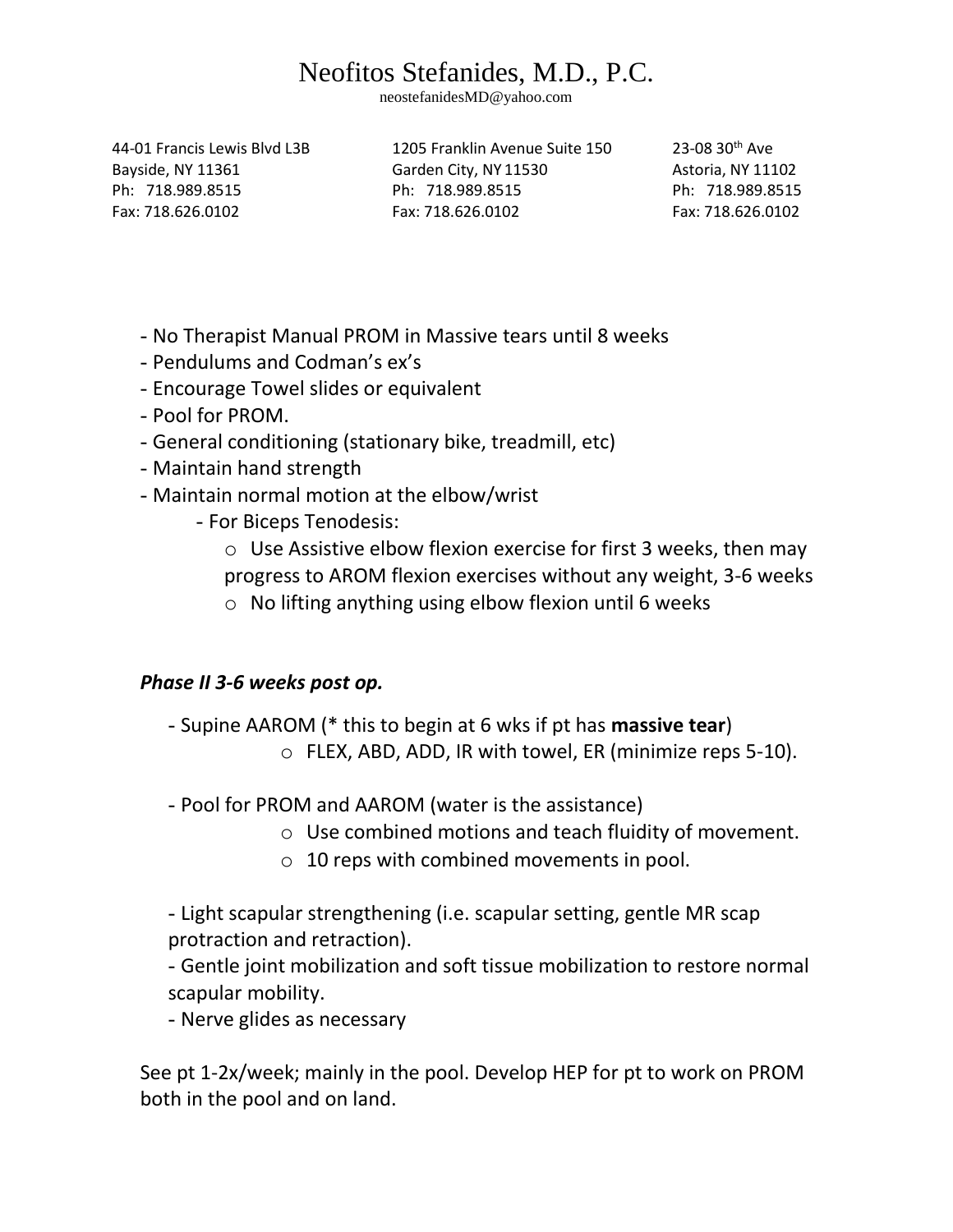neostefanidesMD@yahoo.com

44-01 Francis Lewis Blvd L3B 1205 Franklin Avenue Suite 150 23-08 30th Ave

Bayside, NY 11361 Garden City, NY 11530 Astoria, NY 11102 Ph: 718.989.8515 Ph: 718.989.8515 Ph: 718.989.8515 Fax: 718.626.0102 Fax: 718.626.0102 Fax: 718.626.0102

#### *Phase III 6-12 weeks post op.*

- Continue with PROM.

- NO RESISTANCE EXERCISES TO THE ROTATOR CUFF!!!

- More AAROM on land

o Progress from SUPINE to SEATED, then to STANDING position.

- At *9 weeks* begin AROM on land, against gravity (be more cautious with **massive tear**).

 $-$  Pool – continue  $\circ$  AAROM and AROM

- Can begin pulley work.

- Progress to some light closed-chain proprioceptive ex's (wall washing) at 9 weeks.

- Arm bike with no resistance.

- Begin jt mobes to restore normal accessory glide motion in shldr girdle if necessary.

See 1-2x/week, (increase frequency to 3x/week if ROM is not progressing.)

### *Phase IV 12-18 weeks post op.*

- Continue AROM with COMBINED MOTIONS